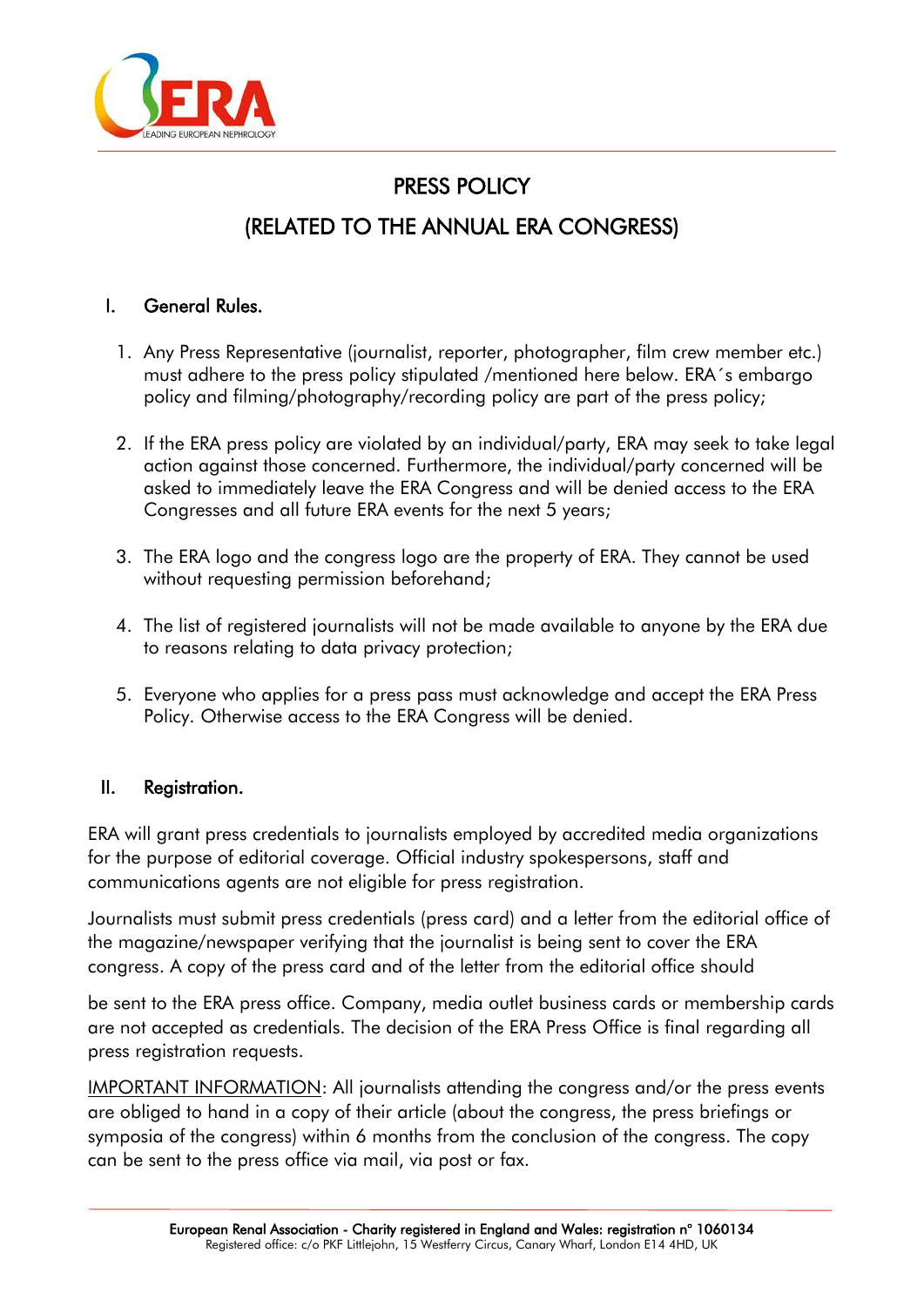

## III. Social Media Guidelines.

All journalists are encouraged to read the ERA [Social Media Guidelines](https://www.era-edta.org/en/wp-content/uploads/2021/09/SOCIAL-MEDIA-GUIDELINES_NEW.pdf)

### IV. Services

Press Registration includes:

- 1. Access to all sessions;
- 2. Access to poster exhibition;
- 3. Access to the press briefings;
- 4. Use of the press room (working space is provided in addition to Wi-Fi, press materials and catering);
- 5. Interview arranged with ERA Council members, subject to availability (please contact the ERA Press Office 10 days prior to the Congress).

#### V. Industry PR/Press Conferences.

- 1. A room for a press conference can be booked at [era-industry@interplan.de](mailto:era-industry@interplan.de)
- 2. Industry Press Conferences are not allowed to take place at the same date and time as the official ERA Press Conference (the Press Conference Schedule is made available 8 weeks prior to the Congress on the ERA website);
- 3. Industry may distribute press releases or press kits in the Press Room (media stand available);
- 4. The Press Room is not open for industry representatives and cannot be used for any type of meeting;
- 5. An interview room is available and can be booked in advance. Please contact [press@era-online.org.](mailto:press@era-online.org)

### VI. Filming/Photography/Recording policy.

1. Filming/recording is not allowed under any circumstances in the opening session, scientific sessions, or in the exhibition and in the educational area;